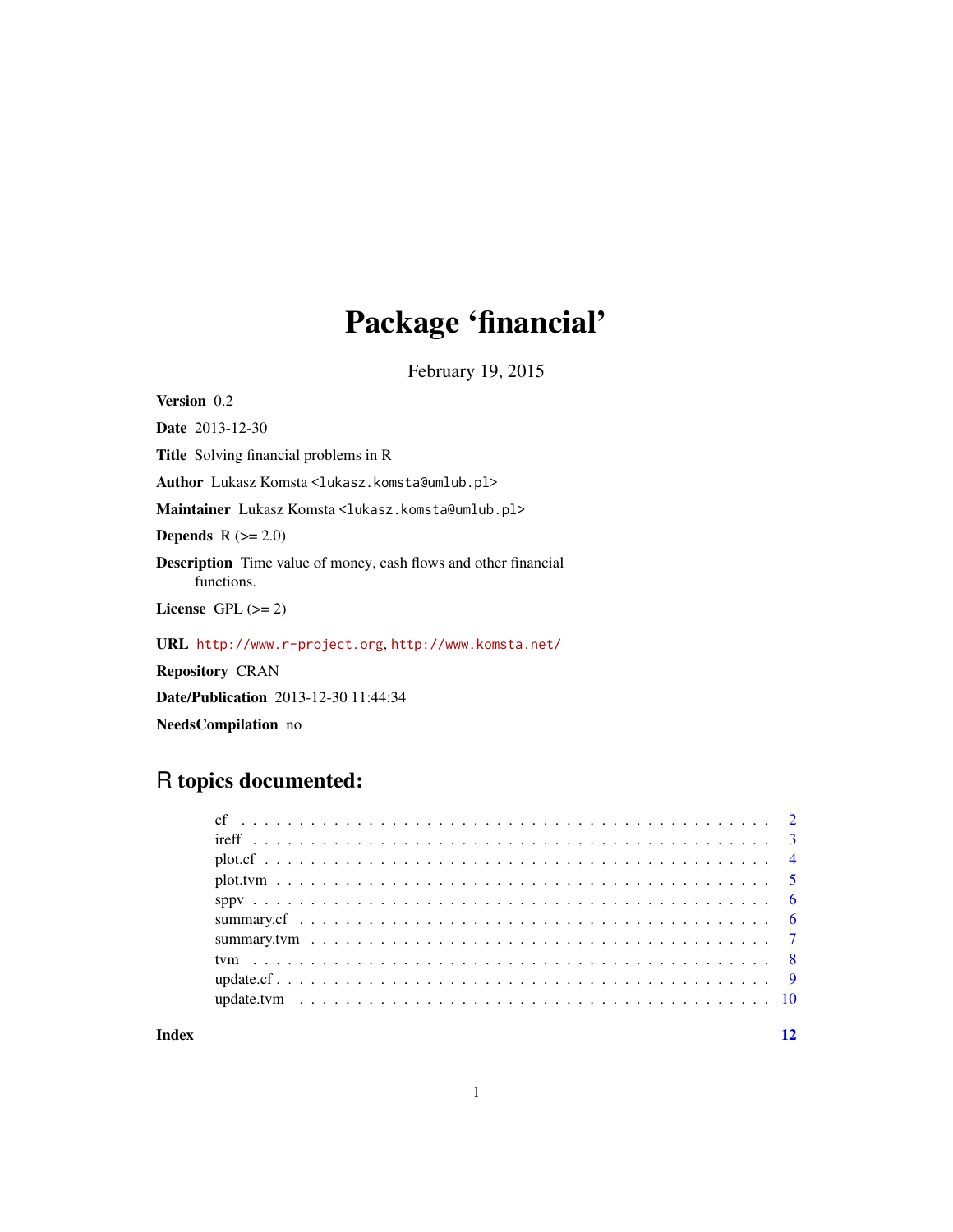Calculates a Cash Flow model from a vector of flows.

## Usage

 $cf(x, i = NULL, safe = NULL, rein = safe)$ 

#### Arguments

| x    | a vector of cash flows.                                                |
|------|------------------------------------------------------------------------|
| i    | a vector of periodic rates used in calculating NPV, NFV and NUS table. |
| safe | a vector of safe periodic rates using in calculating MIRR.             |
| rein | a vector of reinvestment periodic rates using in calculating MIRR.     |

## Details

The negative values are money paid out, the positive values are money received in.

IRR (Internal rate of return) is calculated by solving polynomial, using [polyroot](#page-0-0) function. If IRR equation have several real solutions, all are found.

NPV extremes are found in the same method, after obtaining first-order derivative of IRR equation.

MIRR table and NPV table are created only if i, safe and rein are given (are not null).

#### Value

An object of class "cf", being a list of the following compounds:

| cf   | a vector of cash flows.                                                                                                                                                             |
|------|-------------------------------------------------------------------------------------------------------------------------------------------------------------------------------------|
| mirr | a matrix containing for each safe and reinvestment rate pair - modified internal<br>rate of return values. If not calculated, has NULL value.                                       |
| tab  | a matrix containing for each periodic rate (i) - NPV, NFV and NUS value. If not<br>calculated, set to NULL.                                                                         |
| irr  | a vector of IRR values - real rates giving NPV equal to zero. The number of<br>values are dependent of sign changes in cash flow series (one or more real roots)<br>of polynomial). |
| ext  | a vector of rate values giving extremes in NPV - maxima or minima. May have<br>no values, if they are no sign changes in cash flows.                                                |

#### Author(s)

Lukasz Komsta

<span id="page-1-1"></span><span id="page-1-0"></span>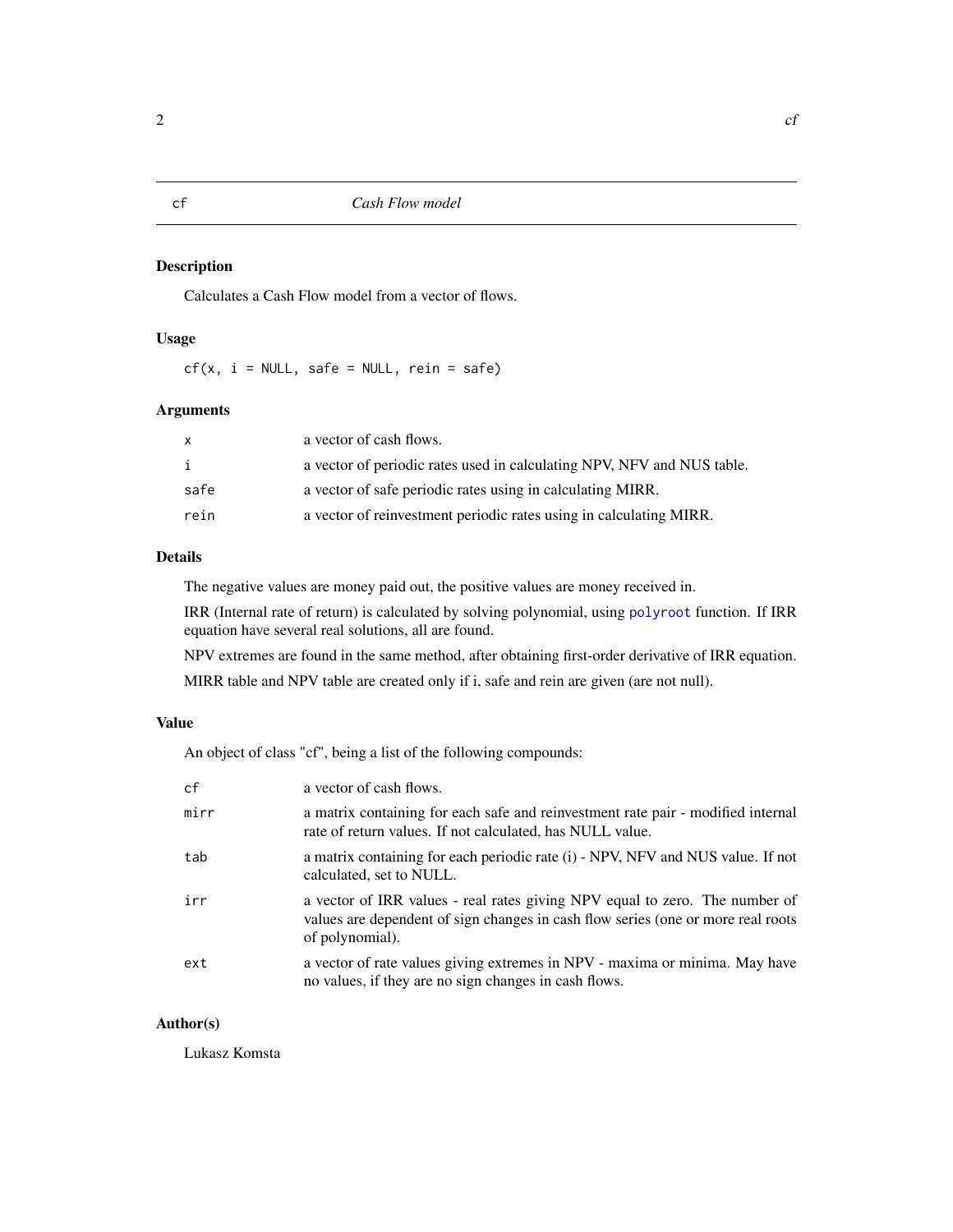#### <span id="page-2-0"></span>ireff 3

## See Also

[summary.cf](#page-5-1)

#### Examples

y = cf(c(-2500,6250,-3800),1:10,2:11,4:13) y summary(y) plot(y) plot(y,type="n")

| ٠<br>٠ |  |
|--------|--|

ireff *Effective and nominal financial rates*

#### <span id="page-2-1"></span>Description

Calculates effective and nominal rates for periodic and continuous compounding.

#### Usage

ireff(nom, p) irnom(eff, p)

#### Arguments

| nom | a vector of nominal rates.                                               |
|-----|--------------------------------------------------------------------------|
| eff | a vector of effective rates.                                             |
|     | a vector of times of compounding, may be Inf for continuous compounding. |

## Value

A vector of nominal (irnom) or effective (ireff) rates.

#### Author(s)

Lukasz Komsta

#### See Also

[irnom](#page-2-1)

## Examples

ireff(20,c(1:20,Inf)) irnom(20,c(1:20,Inf))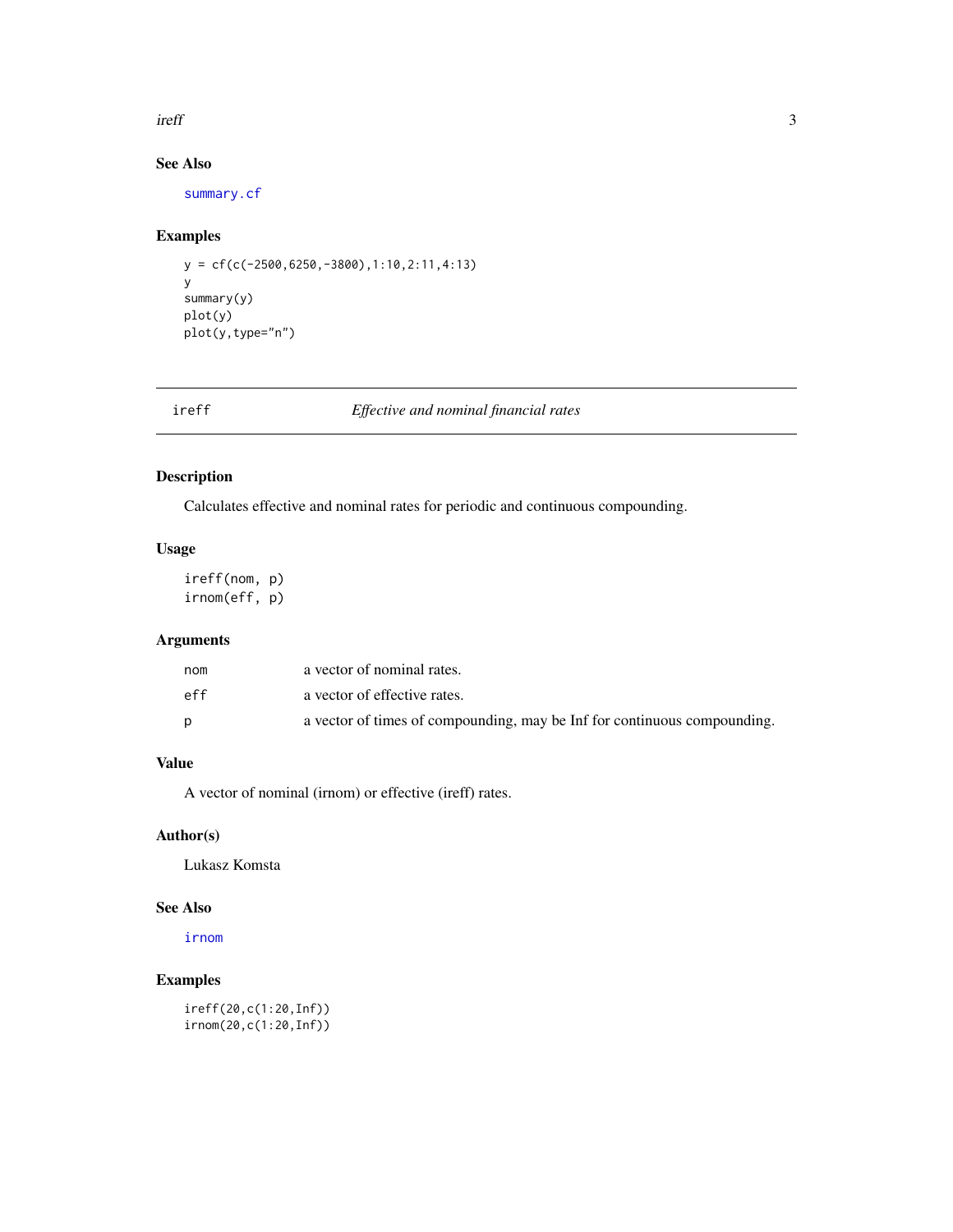<span id="page-3-0"></span>

Plots bar plot of the cash flows or NPV versus periodic rate.

#### Usage

```
## S3 method for class 'cf'
plot(x, type = c("bar", "npv"), ...)
```
#### Arguments

| x                       | an object of class "cf", obtained using cf.        |
|-------------------------|----------------------------------------------------|
| type                    | type of the plot.                                  |
| $\cdot$ $\cdot$ $\cdot$ | additional arguments passed to barplot internally. |

## Details

The "bar" plot displays all cash flows as bars, their cumulative sum as a line-plot and NPV as horizontal lines.

The "npv" plot displays dependence between rate and NPV in range 0 - 100 percent. The roots (IRR values) and extremes are indicated by vertical lines.

### Author(s)

Lukasz Komsta

#### See Also

[cf](#page-1-1)

#### Examples

```
y = cf(c(-2500,6250,-3800),1:10,2:11,4:13)
plot(y)
plot(y,type="npv")
```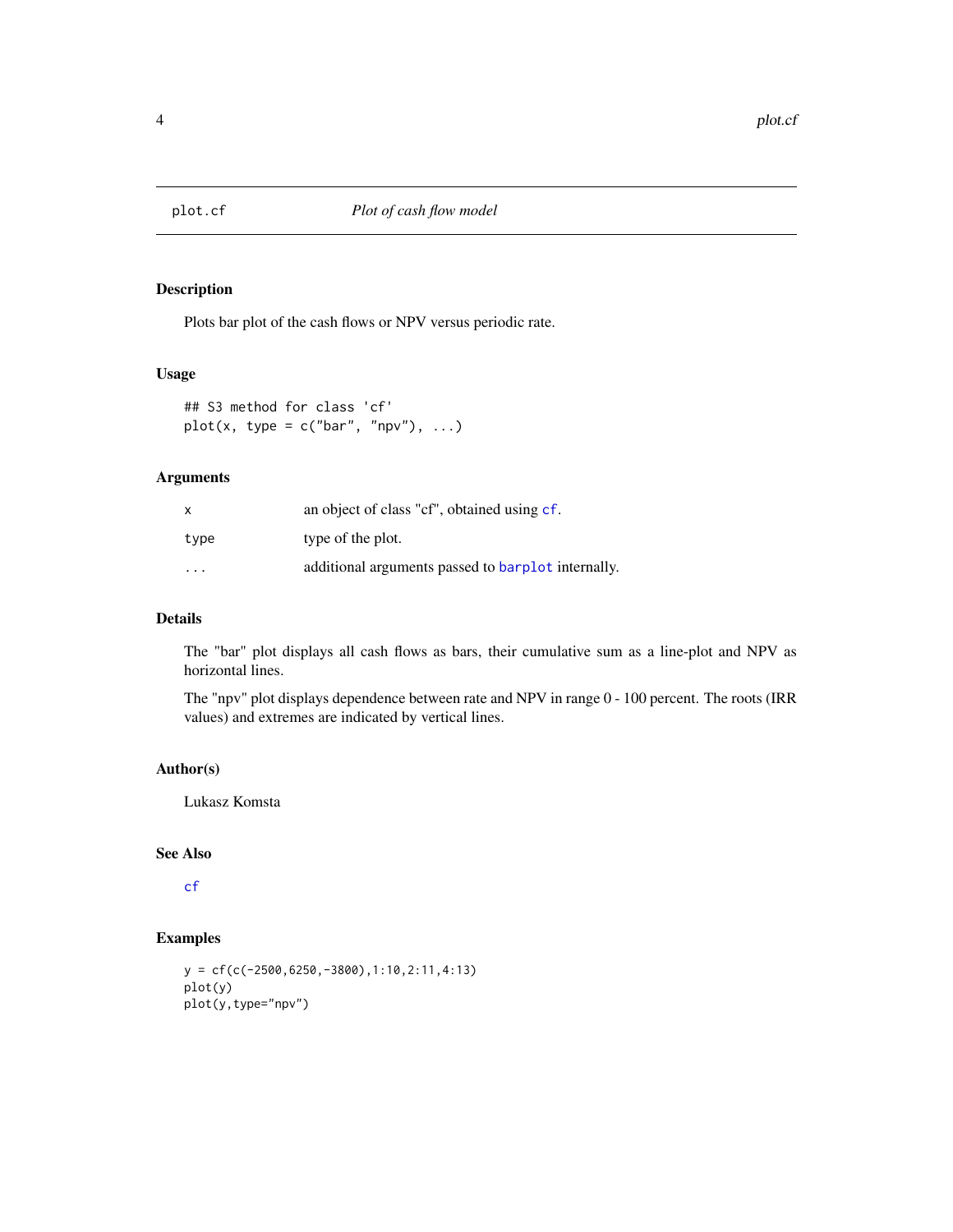<span id="page-4-0"></span>

Makes bar plots of TVM models.

#### Usage

```
## S3 method for class 'tvm'
plot(x, row = 1, ...)
```
#### Arguments

| X                       | an object of class "tym" containing time value of money model. |
|-------------------------|----------------------------------------------------------------|
| row                     | a row number in the model to plot.                             |
| $\cdot$ $\cdot$ $\cdot$ | additional arguments passed to barplot internally.             |

## Details

The present value, payments and future value are plotted as bars. Cumulative sum of these are indicated by a line.

#### Author(s)

Lukasz Komsta

#### See Also

[tvm](#page-7-1)

## Examples

```
y=tvm(pv=10000, i=10, n=10, pmt=NA)
plot(y)
```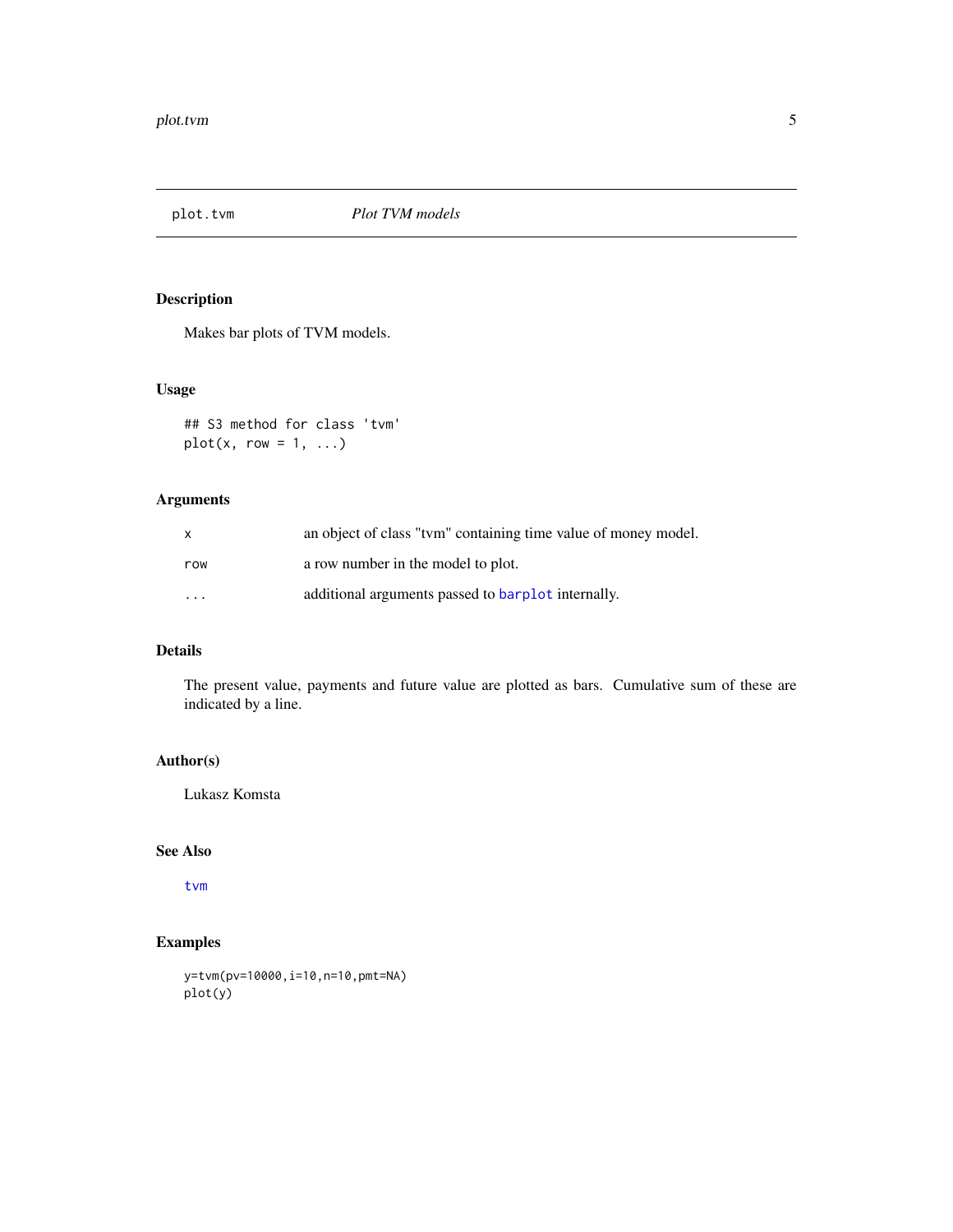<span id="page-5-0"></span>Calculate SPPV, SPFV, USPV and USFV factors from given rates and numbers of periods.

#### Usage

sppv(i, n) spfv(i, n) uspv(i, n) usfv(i, n)

#### Arguments

|     | a vector of rates (in percents). |
|-----|----------------------------------|
| - n | a vector of periods.             |

## Value

A vector of SPPV, SPFV, USPV or USFV values.

## Author(s)

Lukasz Komsta

#### Examples

```
spfv(10,1:100)
sppv(10,1:100)
uspv(10,1:100)
usfv(10,1:100)
```
<span id="page-5-1"></span>summary.cf *Summarizing cash flow models*

#### Description

This function gives summary for each step in cash flow model.

#### Usage

```
## S3 method for class 'cf'
summary(object, flows = 2:length(object$cf), ...)
```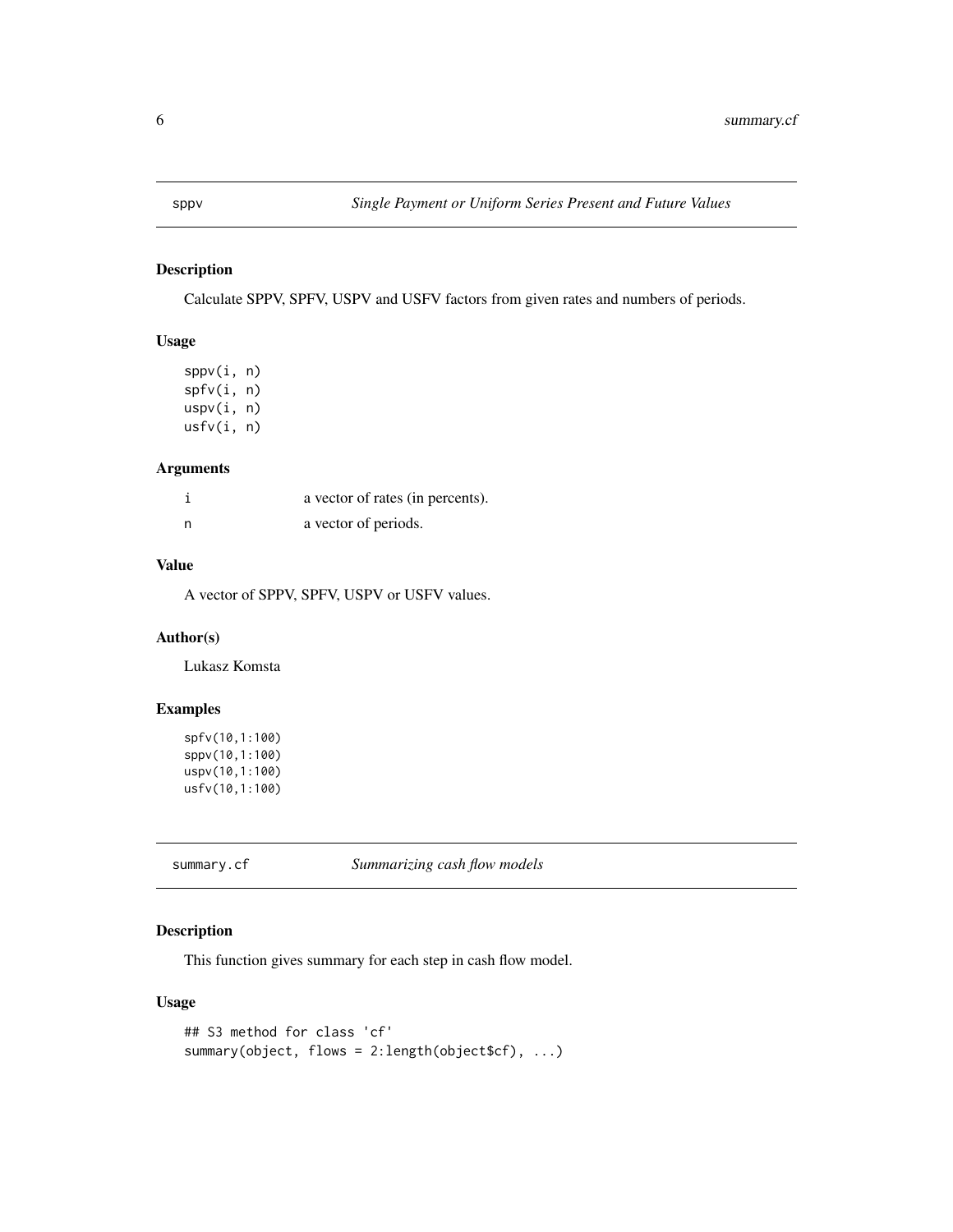## <span id="page-6-0"></span>summary.tvm 7

#### Arguments

| object   | an object of "cf" class, created using cf.                                                    |
|----------|-----------------------------------------------------------------------------------------------|
| flows    | a vector of first flow numbers to summarize, default is from first two flows to all<br>flows. |
| $\cdots$ | additional arguments, currently ignored.                                                      |

#### Details

Summarizing is done by printing all information for first "flows" flows. By default, the summary of first 2, 3, 4 ... n flows are printed.

#### Author(s)

Lukasz Komsta

#### See Also

[cf](#page-1-1)

#### Examples

 $y = cf(c(-10, 5, 5, 5, 5, 5))$ summary(y)

#### Description

Prints amortization table of TVM model.

#### Usage

```
## S3 method for class 'tvm'
summary(object, row = 1, ...)
```
#### Arguments

| object                  | an object of class "tym", created by tym         |
|-------------------------|--------------------------------------------------|
| row                     | a row number to make summary, default first row. |
| $\cdot$ $\cdot$ $\cdot$ | additional arguments, currently ignored.         |

## Details

A table containing balance, interest, principal and payment for each step is produced and printed.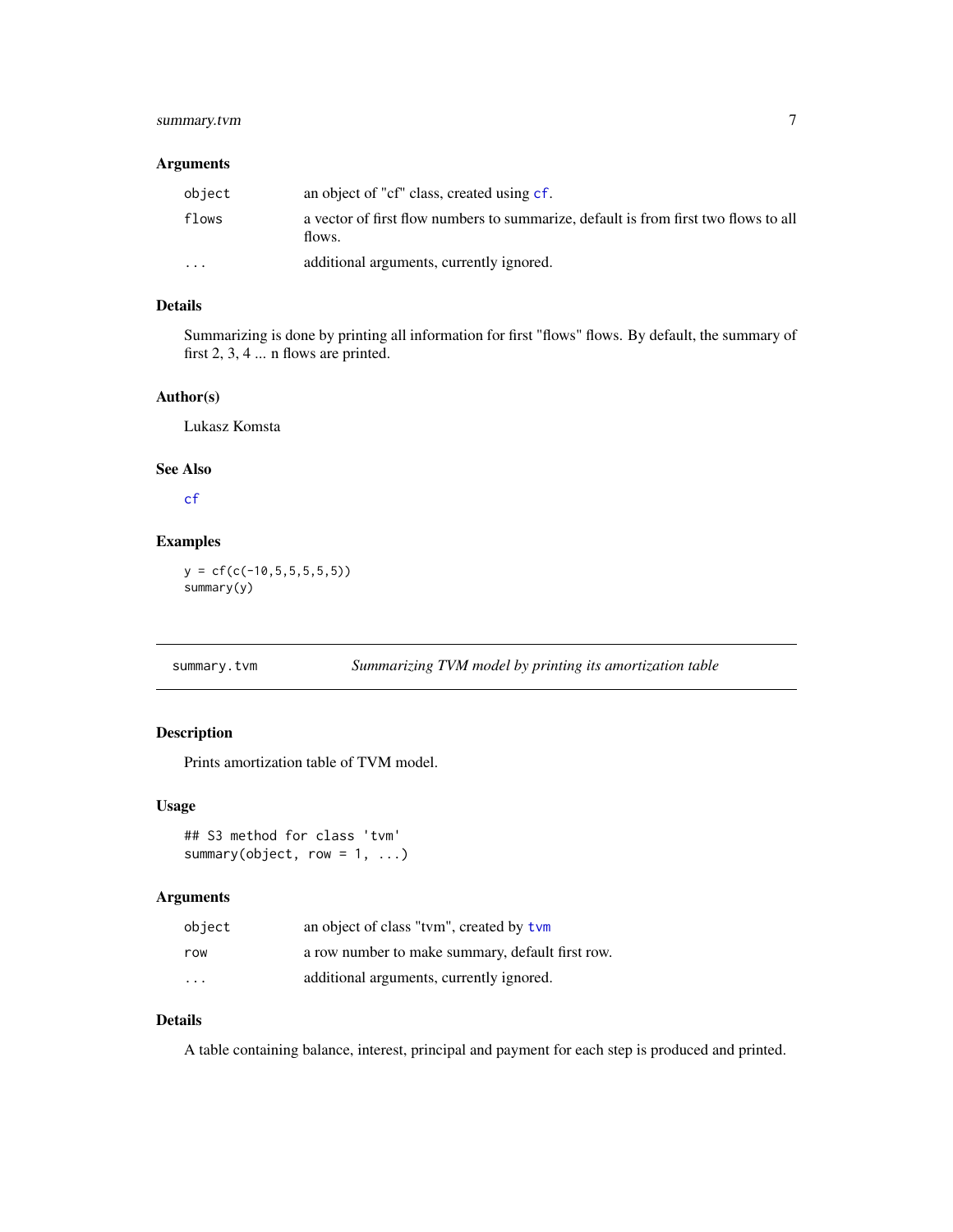#### <span id="page-7-0"></span>Author(s)

Lukasz Komsta

#### See Also

[tvm](#page-7-1)

#### Examples

y=tvm(pv=10000,i=10,n=10,pmt=NA) summary(y)

<span id="page-7-1"></span>tvm *Fitting time value of money models*

#### Description

This function fits generalized time value of money models.

#### Usage

tvm( $i = 0$ ,  $n = 1$ ,  $pv = 0$ ,  $fv = 0$ ,  $pmt = 0$ , days = 360/pyr, adv = 0, pyr = 12, cyr = pyr)

#### Arguments

| i    | a vector of nominal rates, as percentages.                                                                               |
|------|--------------------------------------------------------------------------------------------------------------------------|
| n    | a vector of period numbers.                                                                                              |
| pv   | a vector of present values.                                                                                              |
| fv   | a vector of future values.                                                                                               |
| pmt  | a vector of payments.                                                                                                    |
| days | a vector of days from begin of period to make payment. Default value is equiv-<br>alent to END mode, 0 means BEGIN mode. |
| adv  | a vector of numbers of payments made in advance.                                                                         |
| pyr  | a vector of numbers of payments per year.                                                                                |
| cyr  | a vector of numbers of compounding periods per year.                                                                     |

#### Details

In each variant (row) of arguments, one and EXACTLY one value must be set to NA, and this value is calculated from the others to "fit the model". For example, pv can be set to c(10000, NA) and pmt to c(NA,-100). In first row pmt will be calculated, in the second - present value.

### Value

A matrix of class "tvm" containing all the arguments (one row for each argument vector element).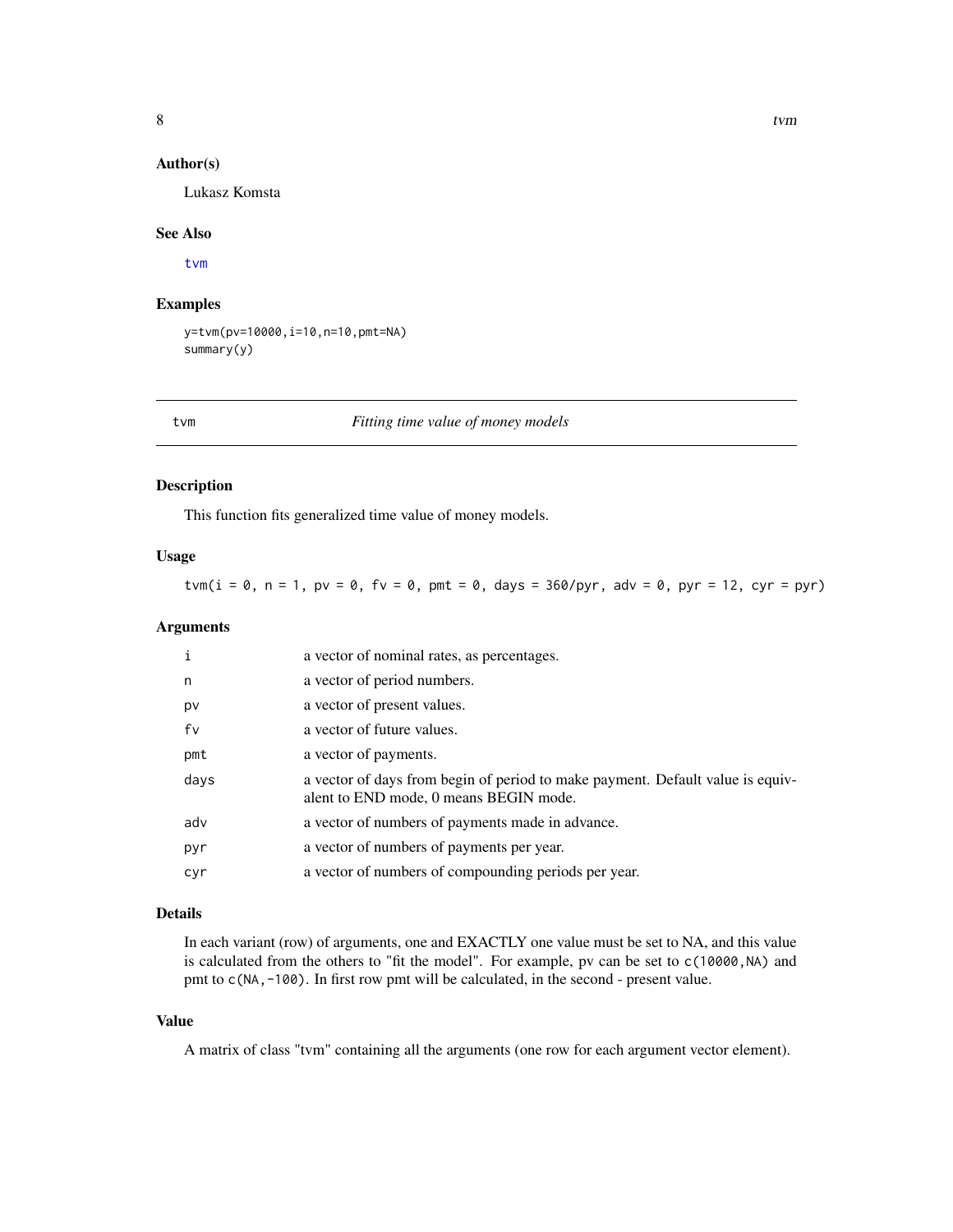#### <span id="page-8-0"></span>update.cf 9

#### Author(s)

Lukasz Komsta

#### Examples

```
y=tvm(pv=10000,i=1:10,n=10,pmt=NA)
y
update(y,pmt=-1000,pv=NA)
update(y,pmt=-1000,n=NA)
```
update.cf *Update a cash flow model*

## Description

This function changes some data in cash flow model and recalculates it.

### Usage

## S3 method for class 'cf'  $update(object, flows = NULL, i = NULL, safe = NULL, rein = NULL, ...)$ 

### Arguments

| object | an object of "cf" class, created by cf function. |
|--------|--------------------------------------------------|
| flows  | new updated flows.                               |
| i      | a vector of new updated periodic rates.          |
| safe   | a vector of new updated safe MIRR rates.         |
| rein   | a vector of new updated reinvestment MIRR rates. |
|        | additional arguments, currently ignored.         |

## Details

The function takes its first arguments, changing its given parameters, and returns recalculated model.

#### Value

An object of class "cf", see link{cf}.

#### Author(s)

Lukasz Komsta

#### See Also

[cf](#page-1-1)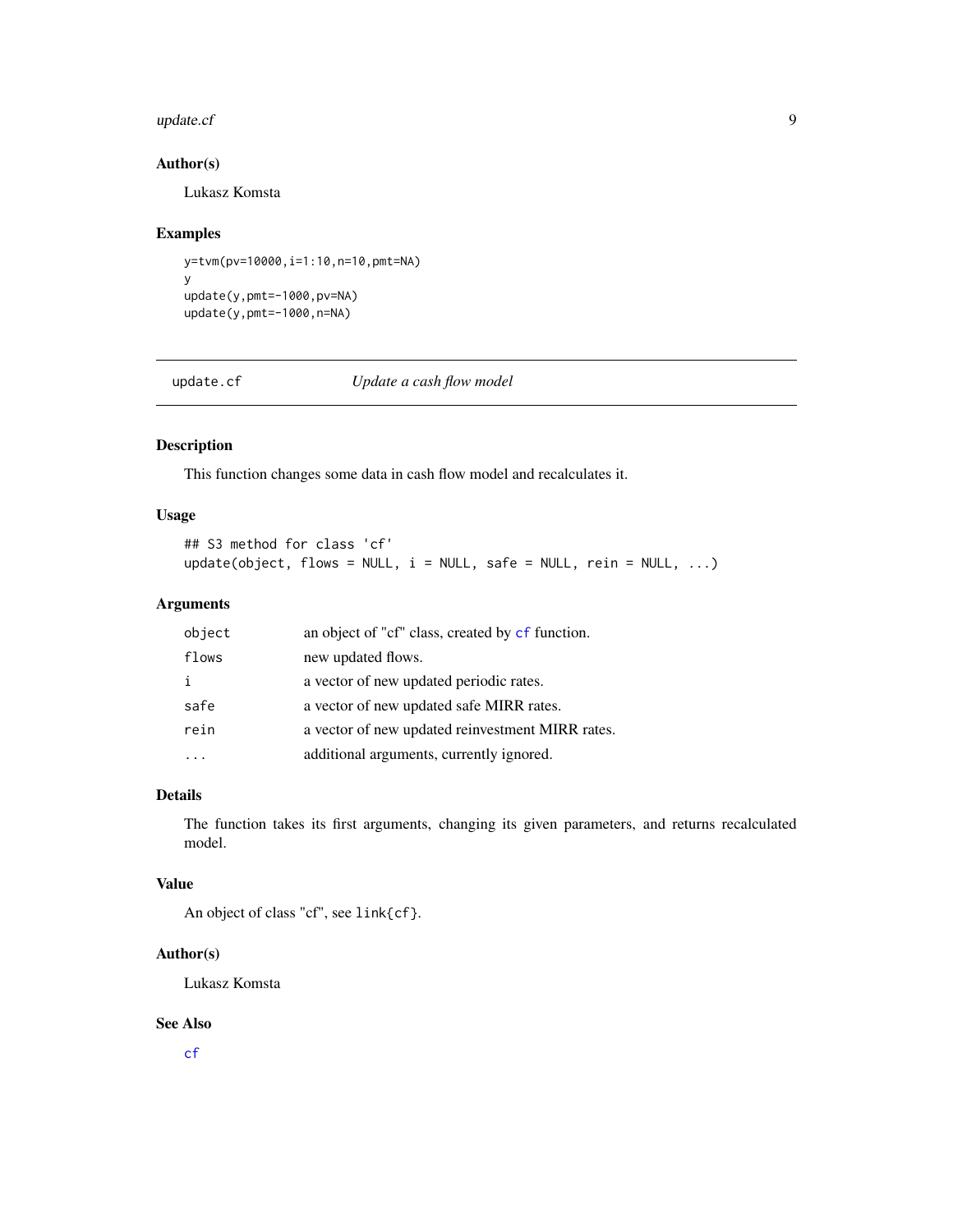#### Examples

```
y = cf(c(-2500,6250,-3800),1:10,2:11,4:13)
y
update(y,i=11:20)
```
update.tvm *Update time value of money model*

#### Description

Changes something declared in TVM model and recalculates NA values.

#### Usage

```
## S3 method for class 'tvm'
update(object, i = NULL, n = NULL, pv = NULL, fv = NULL, pmt = NULL,
days = NULL, adv = NULL, pyr = NULL, cyr = NULL, ...)
```
## Arguments

| object | an object of "tym" class used to update.                                                                                 |
|--------|--------------------------------------------------------------------------------------------------------------------------|
| i      | a vector of nominal rates, as percentages.                                                                               |
| n      | a vector of period numbers.                                                                                              |
| p٧     | a vector of present values.                                                                                              |
| fv     | a vector of future values.                                                                                               |
| pmt    | a vector of payments.                                                                                                    |
| days   | a vector of days from begin of period to make payment. Default value is equiv-<br>alent to END mode, 0 means BEGIN mode. |
| adv    | a vector of numbers of payments made in advance.                                                                         |
| pyr    | a vector of numbers of payments per year.                                                                                |
| cyr    | a vector of numbers of compounding periods per year.                                                                     |
| .      | additional arguments, currently ignored.                                                                                 |
|        |                                                                                                                          |

## Details

NA values must be REDECLARED in updating process, because TVM object cannot remember what parameters were NA!

## Value

An updated object of "tvm" class, see [tvm](#page-7-1)

#### Author(s)

Lukasz Komsta

<span id="page-9-0"></span>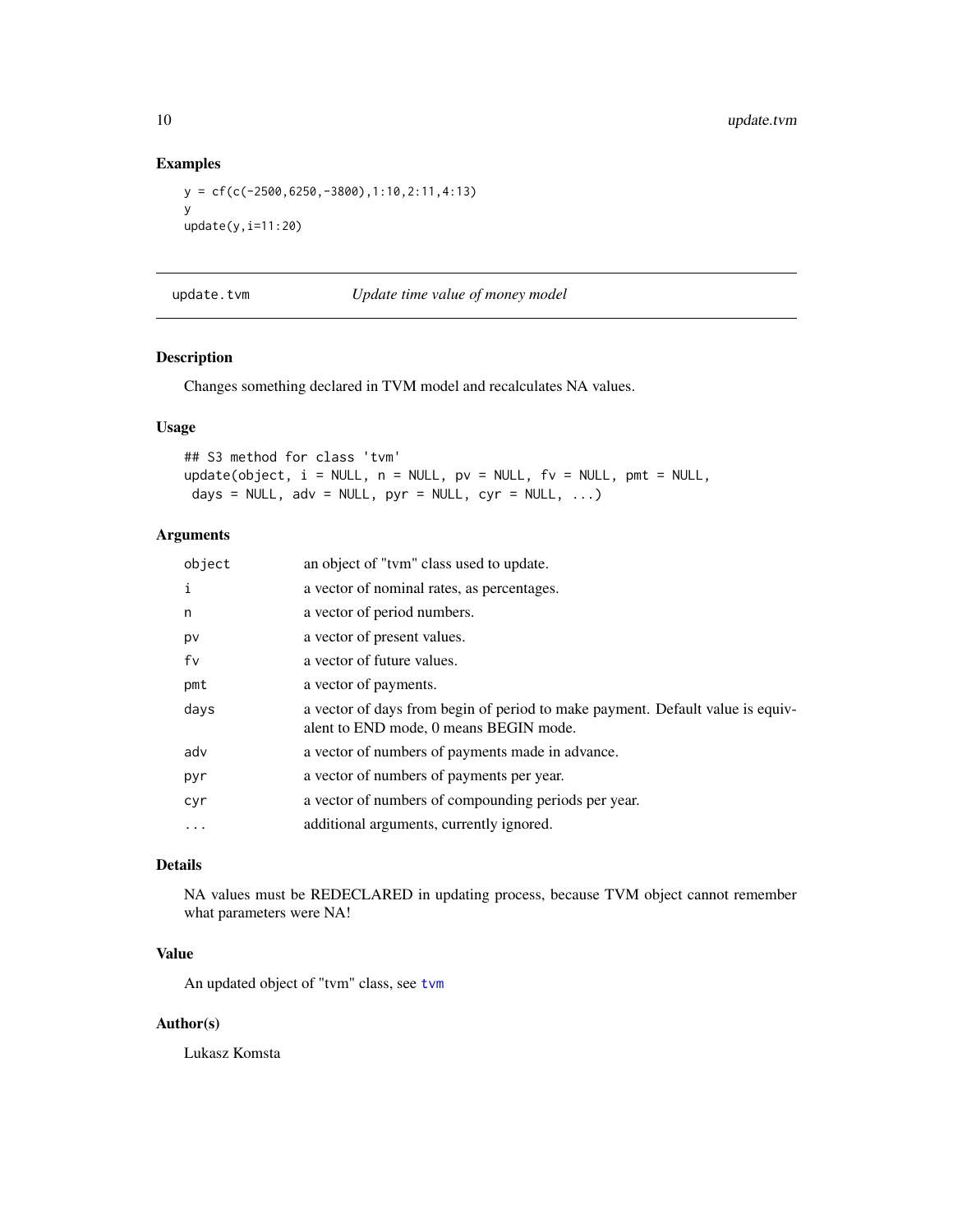## <span id="page-10-0"></span>update.tvm 11

#### See Also

[tvm](#page-7-1)

## Examples

y=tvm(pv=10000,i=1:10,n=10,pmt=NA) update(y,pmt=-1000,n=NA)